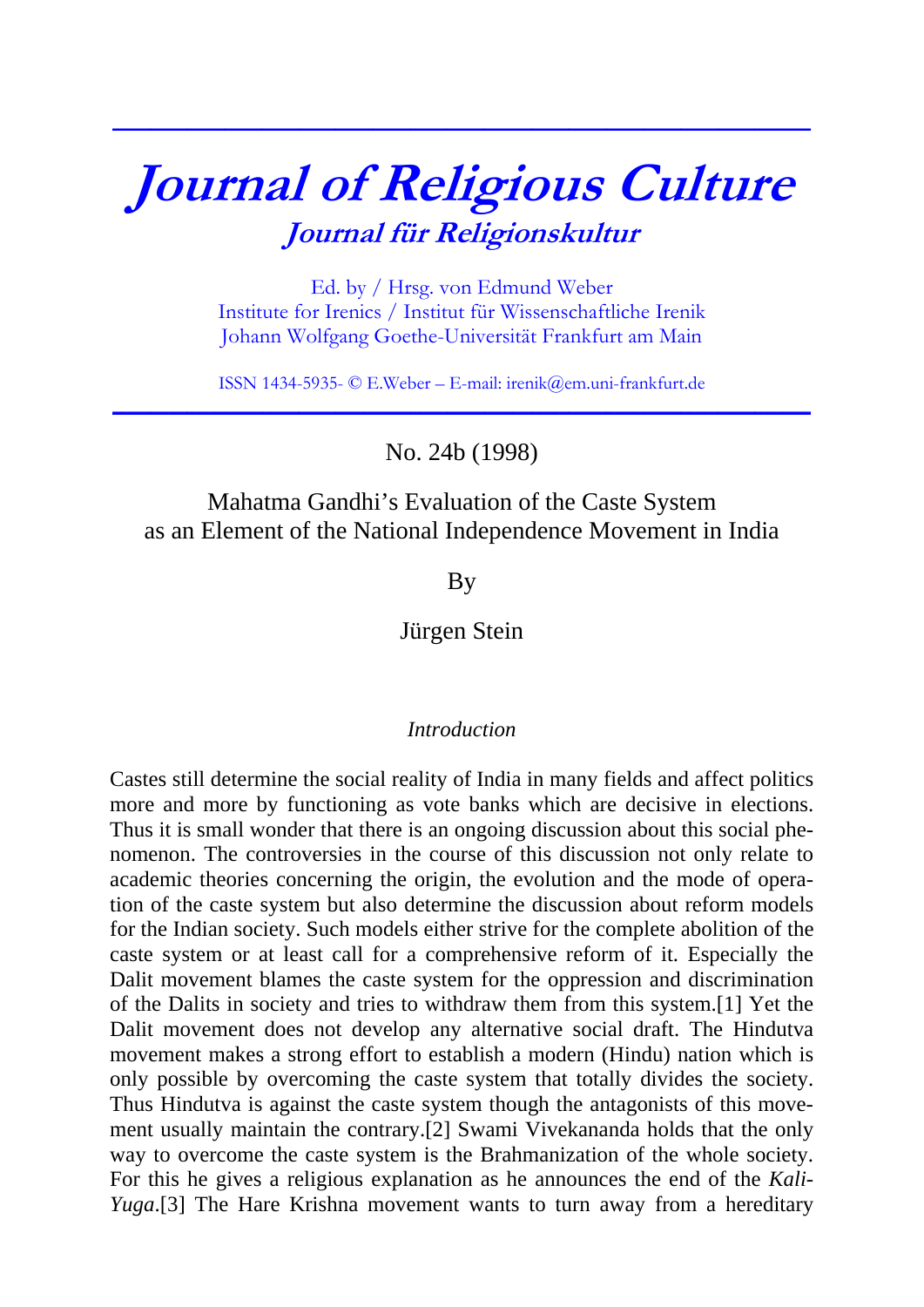caste system towards a system where every individual is classified according to his skills and performance. Such a system should be based on Vedic traditions and especially on the fourfold varna system which is described in the ancient Rigveda.[4]

Gandhi's social draft and above all its attitude towards the caste system are often part of the current discussion but the interpretations differ according to the interpreter's ideological direction. Thus some charge Gandhi with having defended the caste system unconditionally, while others consider him a sharp critic of the system. This large spectrum is hardly surprising, since Gandhi's comments are very reserved and can only become understandable by a comparative analysis of different statements on the caste system made by him during his political career. This article intends to provide such an analysis without neglecting the historical context which is vital to make Gandhi's ideas clear.

#### *Historical context*

The cumbersome fight for national independence in India in the first half of the 20th century was afflicted with the extreme fragmentation of the Indian society according to caste, class and religion. All these different groups were guided by very different interests. Therefore Gandhi and the Congress party tried to surmount these contrasts by referring to an all-Indian cultural tradition. In this attempt they were able to draw on a fresh sense of self-confidence and a new awakening of national identity among the people of India which arose from the discovery by contemporary researchers of an ancient and very advanced civilization in India.[5] One of Gandhi's pivotal ideas was to present Hinduism or Hindu culture as an integral component of this cultural tradition, since this tradition was not linked with a single religion. Thus Gandhi hoped at least to give rise to loyalty towards Hinduism among the Non-Hindus.[6] The Hindu culture seemed to fit perfectly as an emancipatory element in the independence fight, since the strong criticism of the colonial power towards Hindu institutions made a clear delimitation possible. Moreover, the ancient Hindu scriptures achieved widespread circulation during this time. Advanced communication systems and modern education helped in this respect and ended the monopoly of the Brahmins to impart religious teachings. Gandhi and the Congress party made an attempt to support these cultural traditions, which were already embodied in the consciousness of the society. For this purpose the traditional Indian way of life was strongly idealized in order to meet with the feeling of inferiority towards the Britons, who were very successful in political and economic affairs.[7] For the current investigation it is important to note that one part of this concept consisted in promoting the 'varnashrama' as the traditional model of society in contrast to a completely westernized form of society. This was particularly promising, since the terminology of this system was well known among the people of India. The reason for this popularity can be traced back to the use of the varna model in the census reports by the Britons who consulted Brahmanical scholars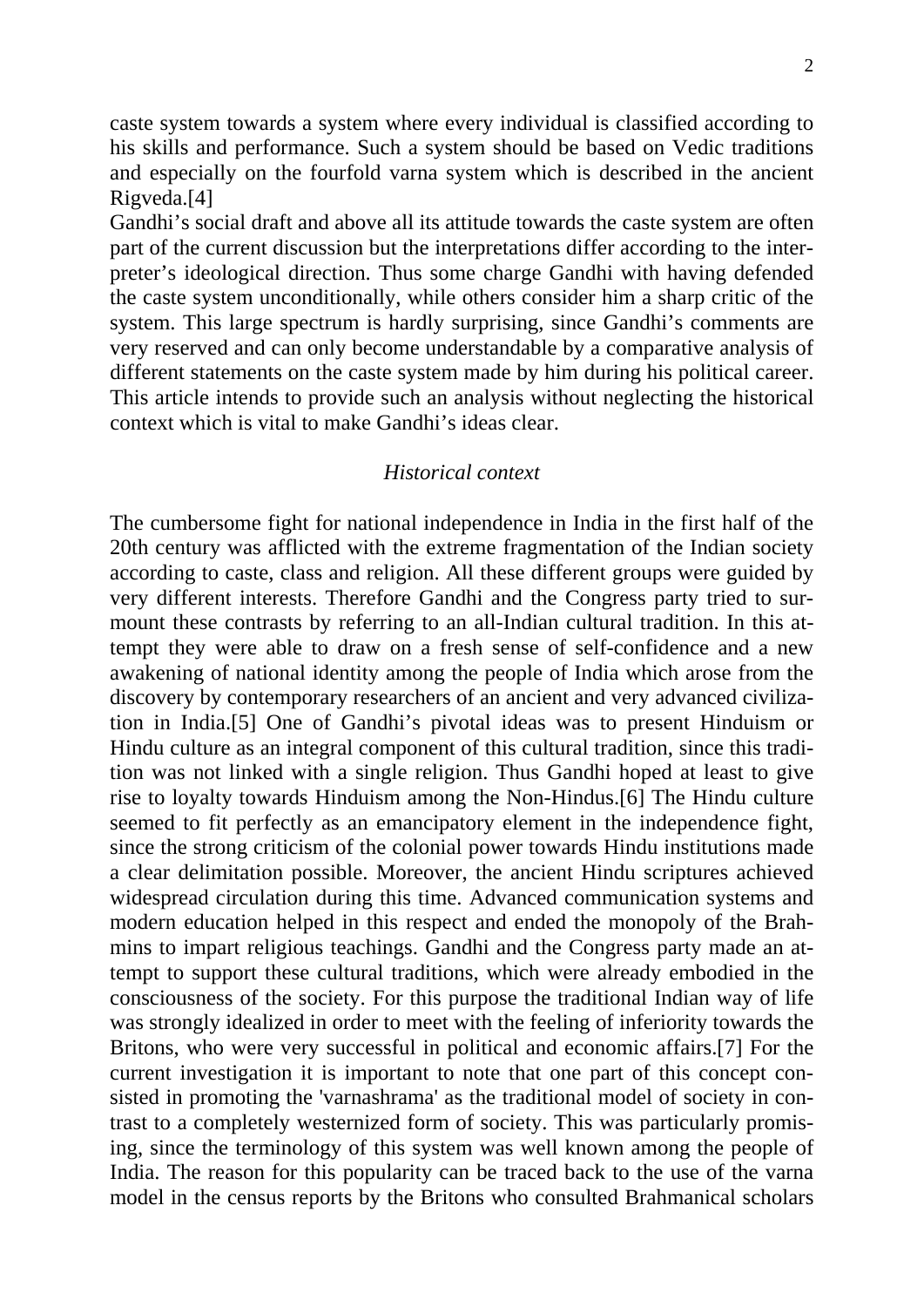for their administration.[8] Yet the extreme fragmentation in hereditary jatis and the strict hierarchy of the Indian society, including the discrimination of the untouchables, did not prove useful for a concerted independence fight. Only by keeping this situation in mind can Gandhi's attitude towards the caste system become understandable.

#### *Gandhi's representation of the caste system*

The discrepancy between the 'varnashrama' as a system of four estates, which provides the basic religious legitimization for the caste system, and the social reality characterized by an extremely complex jati structure already proved to be a serious problem for the Hindu Shastra literature. In these texts an (unhistorical) attempt was made to explain the emergence of the jatis by illicit mixed marriages of people belonging to different varnas which led to the formation of new groups. Though Gandhi did not refer to this explanation of the development of Indian society into its present state, he held that the social order described in the ancient texts, which he called 'varnashrama dharma', indeed represented the starting point for the existing jati structure. In his terminology Gandhi only made an inaccurate distinction between the terms 'varnashrama dharma' and caste system. However, there is a tendency to describe the current situation of the society as caste system, while he used the word 'varnashrama dharma' for an ideal original society which will be described below.

According to Gandhi, ancient Indian society consisted of a fourfold varna order which was based on hereditary professions: "Varnas are four to mark four universal occupations,- imparting knowledge, defending the defenceless, carrying on agriculture and commerce, and performing services through physical labour."[9] Gandhi regarded these occupations as fundamental for all mankind. A varna order is necessary, since every human being is born with specific talents and deficits which limit his qualification to only one of the four fields. Thus a varna order prevents unnecessary competition: "From the economic point of view, its value was once very great. It ensured hereditary skill; it limited competition."[10] The disclosure of the existence of different talents as a kind of natural law as well as the development of a social order which took this natural law into account is a merit of Hinduism: "Gravitation affects us all, whether one knows its existence or not. (...) Even so has Hinduism startled the world by its discovery and application of the law of varna."[11] Yet the membership to a specific varna cannot be influenced by the individual but is determined by birth:

"Varnashrama dharma defines man's mission on this earth. He is not born day after day to explore avenues for amassing riches and to explore different means of livelihood; on the contrary, man is born in order that he may utilize every atom of his energy for the purpose of knowing his Maker. It restricts him, therefore, for the purpose of holding body and soul together, to the occupation of his forefathers."[12]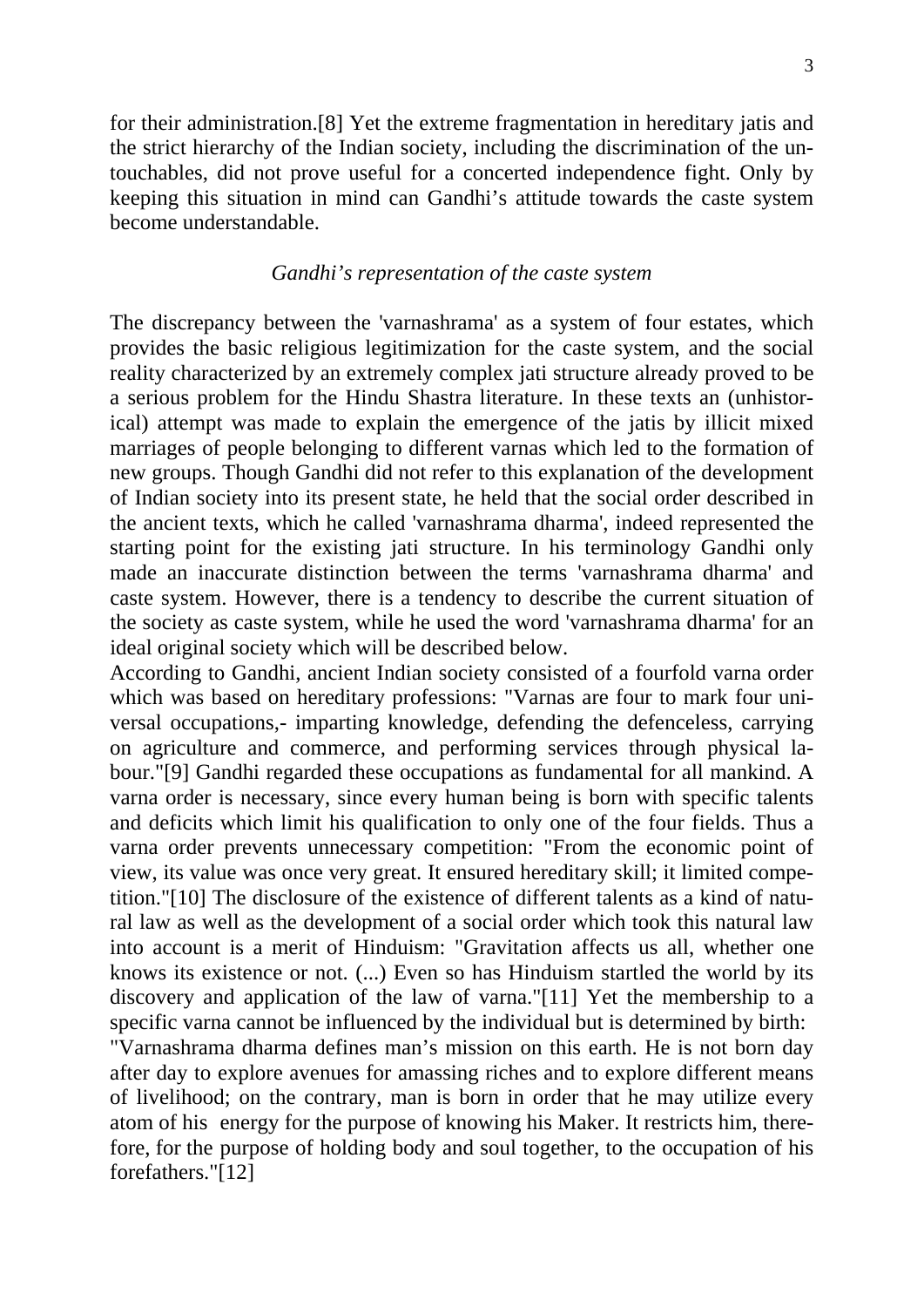Here it becomes clear that Gandhi's argumentation is based on the assumption that the existence of different talents understood as a natural law is not due to individually acquired qualification, but to heredity. That means that Gandhi clearly represented the idea of a caste system determined by birth.

However, according to Gandhi, the initial concept of 'varnashrama dharma' was influenced by two negative factors in the course of history. The first was the dissection of the varna order into innumerable castes and the resulting restrictions arising from endogamy and commensuality. "When Hindus were seized with inertia, abuse of varna resulted in innumerable castes, with unnecessary and harmful restrictions as to inter-marriage and inter-dining."[13] Gandhi did not consider such restrictions as essential for the varna order, since they were not part of the original varna idea, but he tried to find reasons for their origin: "These restrictions may be necessary in the interest of chastity and hygiene."[14] This obviously shows that purity had no ritual connotation for Gandhi but is understood in the sense of physical hygiene and chastity. Gandhi wanted to leave the decision on the realization of inter-marriage and inter-dining to the individual: "Though there is in varnashrama no prohibition against inter-marriage and inter-dining, there can be no compulsion. It must be left to the unfettered choice of the individual as to where he or she will marry or dine."[15]

The second factor indicating the decline of the varna order was the evolution of a strict hierarchy among the varna groups which was not a component of the initial conception either: "Whilst recognizing limitations, the law of varna admitted of no distinctions of high and low; (...)."[16] Gandhi completely rejected this hierarchy because it was responsible for the evolution of untouchability: "Untouchability is the product, therefore, not of the caste system [Here in the sense of 'varnashrama dharma', the author], but of the distinction of high and low that has crept into Hinduism and is corroding it."[17] This statement is of primary importance for Gandhi's argumentation, since with this he rejected the responsibility of Hinduism for untouchability. The abolition of untouchability was a central goal of Gandhi's politics, since he considered it as an insult of humanity: "In battling against untouchability and in dedicating myself to that battle, I have no less an ambition than to see a complete regeneration of humanity."[18] In his writings and speeches he emphasized his personal zeal in this respect: "There were two occasions in our joint life when there was a choice between working for the untouchables and remaining with my wife and I would have preferred the first."[19] Gandhi even saw the future of Hinduism threatened by untouchability: "If untouchability lives, Hinduism must die."[20] "I would rather that Hinduism died than that untouchability lived."[21] But Gandhi was also afraid that this fight would prove to be very difficult: "It may be a mere dream, as unreal as the silver in the sea-shell."[22]

Although Gandhi recognized that the caste system has crept into Non-Hindu communities as well [23], he found Hinduism the only religion where 'varnashrama' was an integral and necessary component. Thus, according to Gandhi, the future of Hinduism depends on the reform of the caste system: "The moment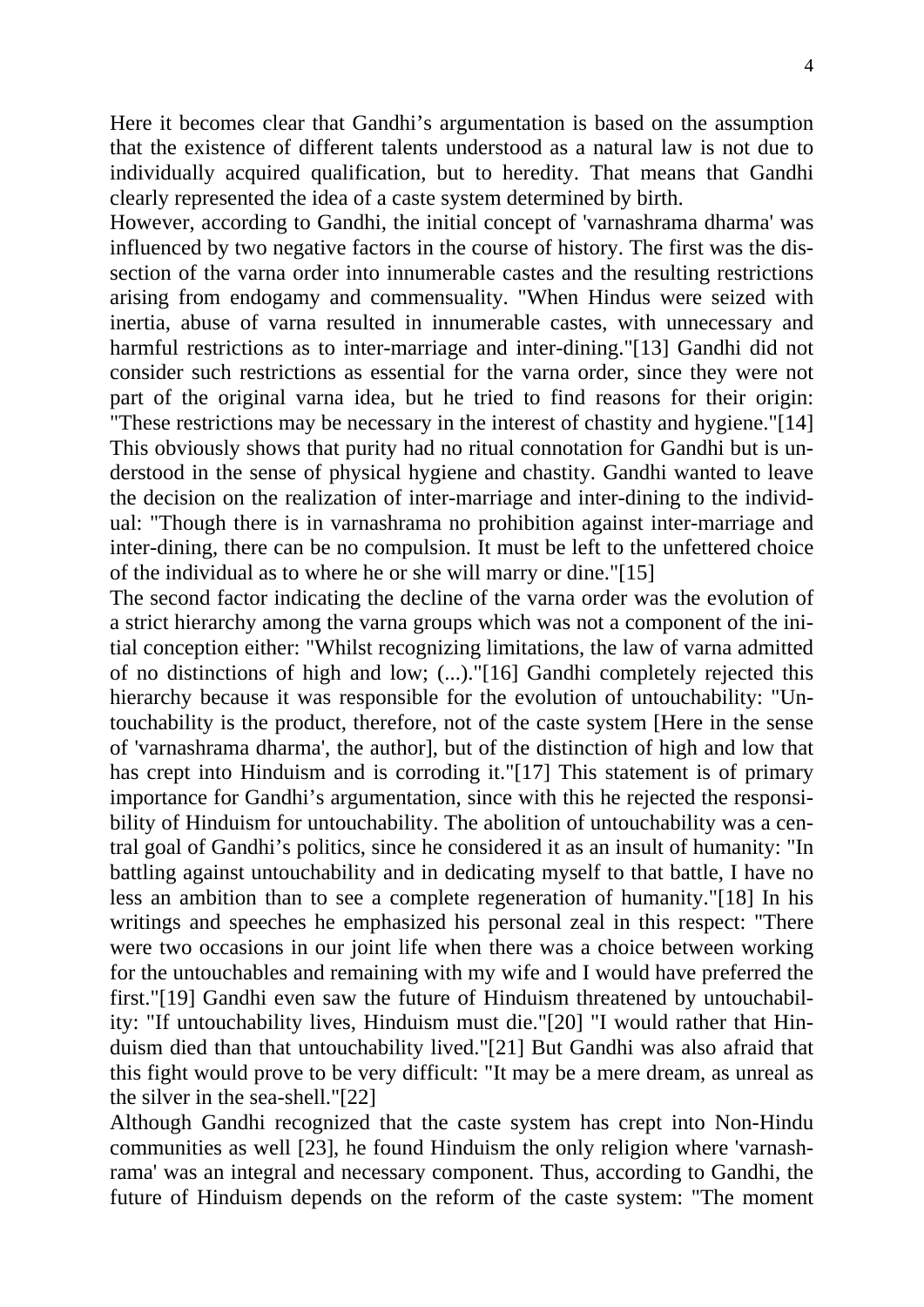untouchability goes, the caste system itself will be purified, that is to say, according to my dream, it will resolve itself into the true Varnadharma, the four divisions of society, each complementary of the other and none inferior or superior to any other, each as necessary for the whole body of Hinduism as any other."[24]

In conclusion, Gandhi's strategy is composed of a firm refusal of any jati structure and hierarchy within society whereas he pleads for an egalitarian varna order which is determined by birth and organized according to professions. Gandhi regarded this order as the original condition of Indian society. To recapture such an order it is essential to overcome the social hierarchy and the concept of untouchability connected with this, whilst the observance of the regulation of endogamy and commensuality as a kind of hygienic protection should be left to individual choice.

However, regarding the historical accounts Gandhi's representation of caste system is not very conclusive. There are historical investigations [25] which show that the 'varnashrama' as a system of four estates did roughly correspond to the social conditions at the time of Rigveda but that there is neither any indication of an implementation of this system by a religious authority nor of an original equality among these estates without hierarchy, endogamy and commensuality. Moreover, by exposing striking contradictions between different texts of the Shastra literature it could be demonstrated [26] that all the stories in the Hindu scriptures dealing with the evolution from a fourfold social order to a complex jati structure by inter-marriage are only legends to provide a link between the religious theory and the actual social situation.

## *Final remarks*

Gandhi's evaluation of the caste system very clearly reveals its dependence on a specific historical context. Gandhi was convinced that the independence of India was only attainable by differentiating the Indian society from western forms. Therefore he had to propagate traditional values while avoiding strengthening the fragmentation and hierarchy of the society. For this reason Gandhi did not attack the basic principles of the existing social order but tried to present them as a great discovery to all mankind. However, comprehensive reforms should help to reconstruct the original outlook of this society without fragmentation and strict hierarchy. The clearest expression of this will to reform the society was Gandhi's committed fight against untouchability.

But this point of view represented by Gandhi and the Congress party was not accepted by others and led to a serious conflict between Gandhi and Babasaheb Ambedkar. Ambedkar laid particular stress on the necessity of social reforms in favour of the "Depressed Classes" which he continued to designate as untouchables in order to point to their ongoing discrimination in society. The independence of India did not appear to him very useful to bring about these social reforms, since he saw a tendency within the independence movement to preserve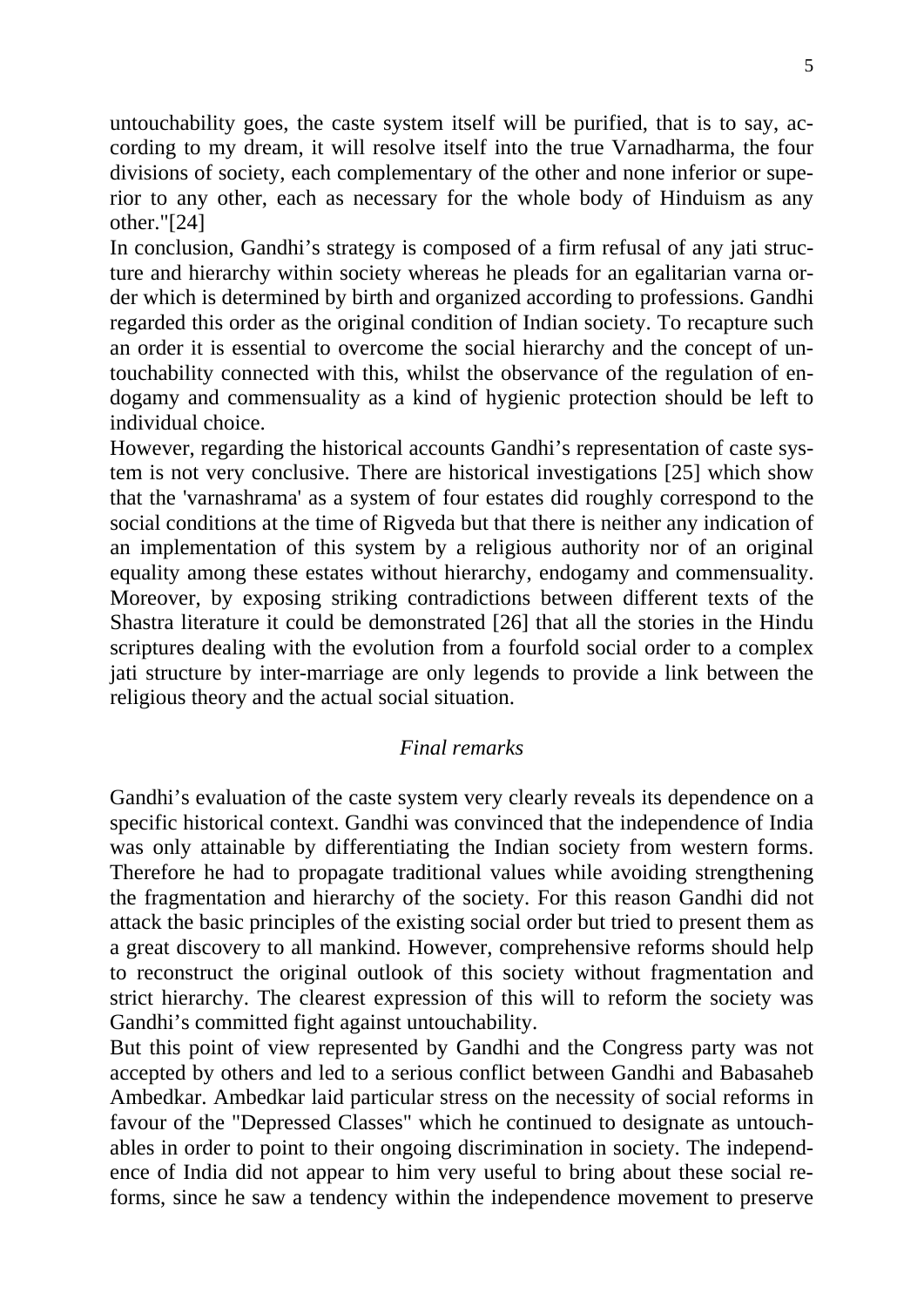the caste order.[27] Moreover, Ambedkar thought that the situation of the untouchables could only be improved by removing them from the existing society. Out of these considerations Ambedkar claimed a separate electorate for the "Depressed Classes". He discussed his demand with Gandhi during the "Round Table Conference" in London in 1931 for the first time. Ambedkar proposed that the representatives of the "Depressed Classes" should be exclusively elected by the members of this group. After the "Communal Award" of 1932 had taken up Ambedkar's demand, Gandhi began a fast until death until the revocation of the separate electorate for the then called "Scheduled Castes". After that a compromise was found and laid down in the "Poona Act" which guaranteed the Scheduled Castes a distinct quota of seats in all political assemblies proportional to their numerical strength in society. This arrangement was confirmed by the "Government of India Act" in 1935 and the basic principles were finally incorporated in the Constitution of independent India and therefore it is a legal force till today.

Notes:

1] The Dalit movement energetically stresses such demands by publishing numerous magazines like the 'Dalit International Newsletter' or the 'Dalit Voice'.

2] For more details, see E. Weber: Ambedkars Neo-Buddhismus und seine Beziehung zum Hindu-Dharma. In: Journal of Religious Culture No. 18 (1998), especially note 28.

3] For instance, see Swami Vivekananda: The Complete Works of Swami Vivekananda, Calcutta 1964, Vol. III, pp. 293-300.

4] See A. C. Bhaktivedanta Swami Prabhupada: Varnasrama dharma (Die ideale Gesellschaft), o.O. 1975.

5] Interestingly enough, these investigations were initiated by archaeologists, numismatists and epigraphists during the 19th century who themselves came from western societies, see A. L. Basham: The Wonder That Was India, New York 1959, pp. 4-8.

6] However, this attempt failed completely and found its tragic climax in the partition of India in 1947.

7] See M. N. Srinivas: Social Change in Modern India, Berkeley, Los Angeles 1966, pp. 79/80.

8] The problem of whether the British way of dealing with the caste system by recording the jatis had changed the system and whether the varna theory had been of any importance in the local context before could not yet be clarified to satisfaction. However, for an important contribution to this discussion, see B. S. Cohn: The Census, Social Structure and Objectification in South Asia. In: B. S. Cohn: An Anthropologist among the Historians and Other Essays, Delhi, Oxford, New York 1987, pp. 224-254.

9] M. Gandhi. In: Young India, 4.6.1931, p. 129.

- 10] M. Gandhi. In: Young India, 5.1.1921, p. 2.
- 11] M. Gandhi. In: Young India, 4.6.1931, p. 129.
- 12] M. Gandhi. In: Young India, 27.10.1927, p. 357.
- 13] M. Gandhi. In: Young India, 4.6.1931, p. 129.
- 14] M. Gandhi. In: Young India, 4.6.1931, p. 129.
- 15] M. Gandhi. In: Harijan, 16.11.1935, p. 316.
- 16] M. Gandhi. In: The Modern Review, Oct. 1935, p. 413.
- 17] M. Gandhi. In: Harijan, 11.2.1933, p. 3.
- 18] M. Gandhi. In: Harijan, 25.3.1933, p. 3.